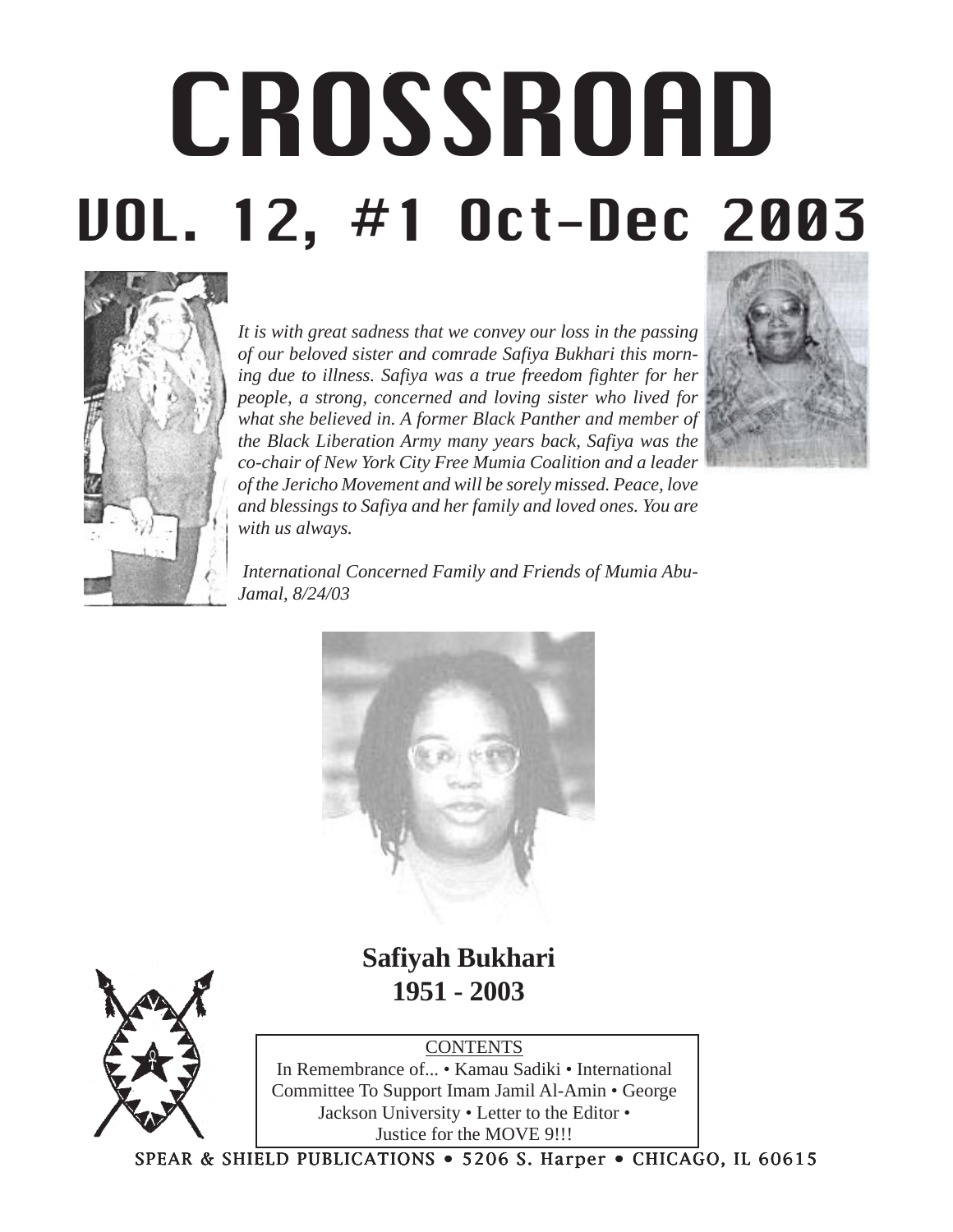## CROSSROAD /SSP, VOL. 12, #1 - 2 - Oct - Dec 2003 NEW AFRIKAN DECLARATION OF INDEPENDENCE

WE, New Afrikan People in America, in consequence of arriving at a knowledge of ourselves as a people with dignity, long deprived of that knowledge; as a consequence of revolting with every decimal of our collective and individual beings against the oppression that for three hundred years has destroyed and broken and warped the bodies and minds and spirits of our people in America, in consequence of our raging desire to be free of this oppression, to destroy this oppression wherever it assaults **humankind** in the world, and in consequence of inextinguishable determination to go a different way, to build a new and better world, do hereby declare ourselves forever free and independent of the jurisdiction of the United State of America and the obligations which that country's unilateral decision to make our ancestors and ourselves paper-citizens placed on us.

 We claim no rights from the United States of America other than those rights belonging to human beings anywhere in the world, and these include the right to damages, reparations, due us from the grievous injuries sustained by our ancestors and ourselves by reason of United States lawlessness.

 Ours is a revolution against oppression—our own oppression and that of all people in the world. And it is a revolution for a better life, a better station for **all**, a surer harmony with the forces of life in the universe. We therefore see these aims as the aims of our revolution:

• To free black people in America from oppression;

• To support and wage the world revolution until all people everywhere are so free;

• To build a new Society that is better than what We now know and as perfect as  $W$  e can make it;

• To assure all people in the New Society maximum opportunity and equal access to that maximum;

• To promote industriousness, responsibility, scholarship, and service; • To create conditions in which freedom of religion abounds and the pursuit of God and/or destiny, place and purpose of **humankind** in the Universe will be without hindrance;

• To build a Black independent nation where no sect or religious creed subverts or impedes the building of the New Society, the New State Government, or achievement of the Aims of the Revolution as set forth in this Declaration;

• To end exploitation of human beings by each other or the environment;

• To assure equality of rights for the sexes;

• To end color and class discrimination, while not abolishing salubrious diversity, and to promote self-respect and mutual understanding among all people in the society;

• To protect and promote the personal dignity and integrity of the individual, and his or her natural rights;

• To place the major means of production and trade in the trust of the state to assure the benefits of this earth and **our** genius and labor to society and all its members, and

• To encourage and reward the individual for hard work and initiative and insight and devotion to the Revolution.

In mutual trust and great expectation, We the undersigned, for ourselves and for those who look to us but are unable personally to affix their signatures hereto, do join in this solemn Declaration of Independence, and to support this Declaration and to assure the success of the Revolution, We pledge without reservation ourselves, our talents, and all our worldly goods.

The **New Afrikan Creed**

1. i believe in the spirituality, humanity and genius of Black people, and in our new pursuit of these values.

2. i believe in the family and the community, and in the community as a family, and i will work to make this concept live.

3. i believe in the community as more important than the individual.

4. i believe in constant struggle for freedom, to end oppression and build a better world. i believe in collective struggle; in fashioning victory in concert with my brothers and sisters.

5. i believe that the fundamental reason our oppression continues is that We, as a people, lack the power to control our lives.

6. i believe that fundamental way to gain that power, and end oppression, is to build a sovereign Black nation.

7. i believe that all the land in America, upon which We have lived for a long time, which We have worked and built upon, and which We have fought to stay on, is land that belongs to us as a people.

8. i believe in the Malcolm X Doctrine: that We must organize upon this land, and hold a plebiscite, to tell the world by a vote that We are free and our land independent, and that, after the vote, We must stand ready to defend ourselves, establishing the nation beyond contradiction.

9. Therefore, i pledge to struggle without cease, until We have won sovereignty. i pledge to struggle without fail until We have built a better condition than the world has yet known.

10. i will give my life, if that is necessary; i will give my time, my mind, my strength, and my wealth because this **IS** necessary.

11. i will follow my chosen leaders and help them. 12. i will love my brothers and sisters as myself.

13. i will steal nothing from a brother or sister, cheat no brother or sister, misuse no brother or sister, inform on no brother or sister, and spread no gossip.

14. i will keep myself clean in body, dress and speech, knowing that i am a light set on a hill, a true representative of what We are building.

15. i will be patient and uplifting with the deaf, dumb and blind, and i will seek by word and deed to heal the Black family, to bring into the Movement and into the Community mothers and fathers, brothers and sisters left by the wayside.

**Now**, freely and of my own will, i pledge this **Creed**, for the sake of freedom for my people and a better world, on pain of disgrace and banishment if i prove false. For, i am no longer deaf, dumb or blind. i am, by inspiration of the ancestors and grace of the Creator — a **New Afrikan.**

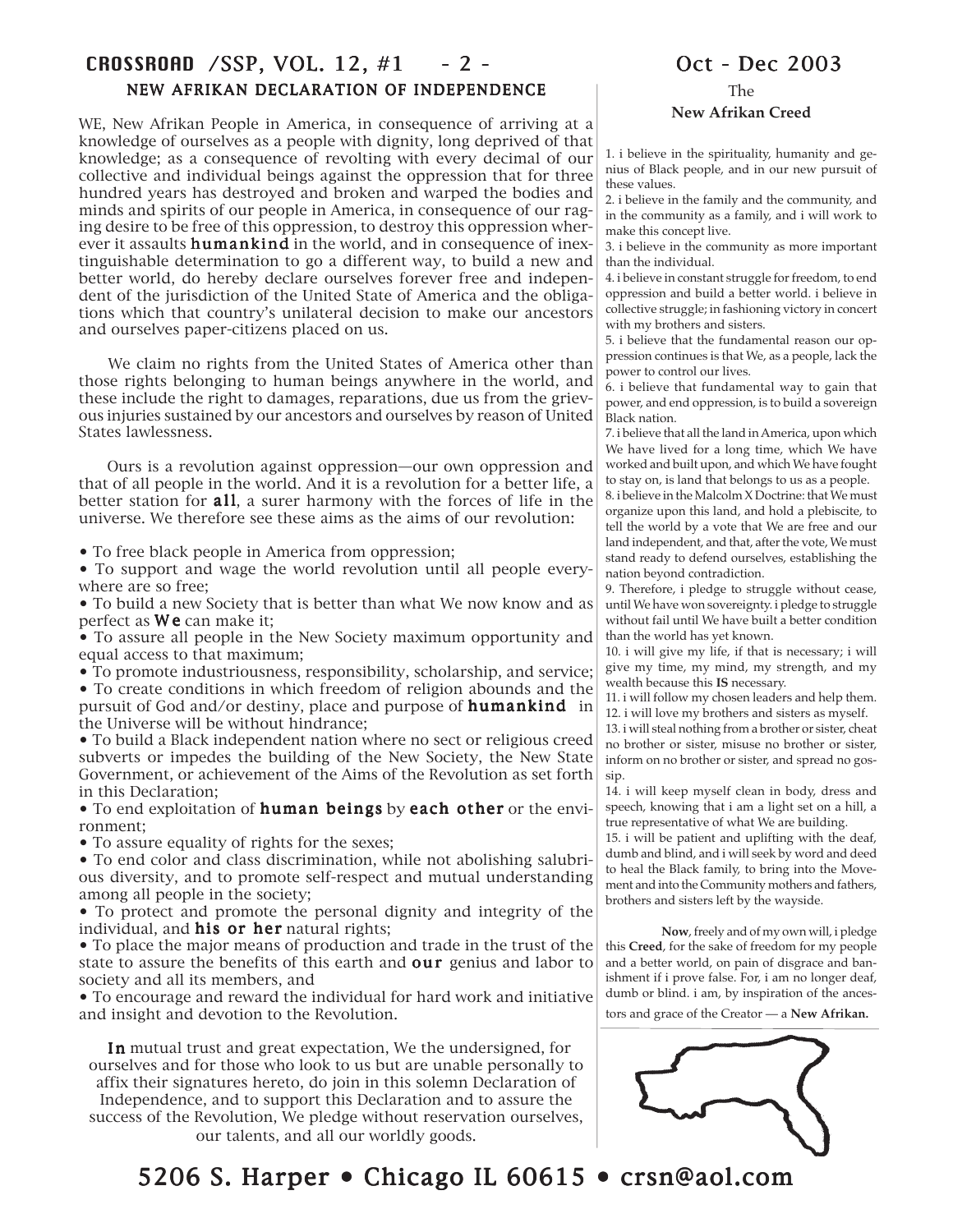# CROSSROAD /SSP, VOL. 12, #1 - 3 - Oct - Dec 2003 **Remembering Safiya Bukhari**

by Herb Boyd (Special to WBAI) August 25, 2003



Safiya A. Bukhari was a courageous and resilient freedom fighter and a vital cog in a number of movements and organizations for social and political change. Many will recall her leadership in the Jericho Movement on behalf of political prisoners, others will remember her forceful presence in the Black Panther Party, the Black Liberation Army, and as co-chair of the New York City Free Mumia Coalition. Bukhari, 53, died on Sunday due to a long illness.

"She also served as Vice President in the Provisional Government of the Republic of New Afrika, an organization working towards the formation of a separate Black nation comprised of five states — South Carolina, Georgia, Alabama, Mississippi, and Louisiana, states built on the backs of enslaved Africans," said Sally O'Brien, who co-hosted "Where We Live," with Bukhari on WBAI-FM. (This Thursday's edition of the show, aired from 8 to 9pm, will be devoted to Bukhari, and pay tribute and audio retrospective of her life.)

O'Brien said in a statement that Bukhari "established a website and traveled throughout the country organizing people to the cause of those behind the walls. Coming from a strong family spiritual tradition, Safiya came to embrace Islam."

Two years ago when I was completing Race and Resistance, an anthology published by South End Press, I commissioned Bukhari to write an essay about the status of political prisoners, but because of space limitations that piece was never used. Here is just a snippet of her profound insight and the passion she possessed for her comrades, a situation she knew firsthand.

Concluding her definition of political prisoners, Bukhari offered, "Finally, there are those prisoners whose arrest and subsequent imprisonment stem directly from their political beliefs, affiliations and activities in furtherance of their political beliefs and goals. These are brothers and sisters who dedicated their lives to fighting for the freedom and liberation of people of Afrikan descent. Those brothers and sisters who looked at a situation that was untenable and made a decision to fight back through political organizing, agitation and education and were framed by government agencies because they were too effective at what they were doing.

"Criminal evidence was manufactured, charges were leveled and they were tried in criminal courts and sentenced to lengthy prison terms. Those brothers and sisters who, like Nat Turner and Denmark Vesey and those who fought wars of liberation before them, took up arms against the criminal government of the United States, were captured and, in defiance of international law governing the treatment of prisoners of war—were tried as criminals in the courts and given lengthy prison terms. There is no question that these brothers and sisters are political prisoners."

And it seems irrefutable that she too was a political prisoner—and a maligned and tortured one—during her years of incarceration for allegedly taking part in actions to bring down this country's reactionary government.

Bukhari joined the Black Panther Party in 1969 and began working with the Free Breakfast Program for the Party in Harlem. Two years later she was head of the Party's East Coast Information and Communication section. In 1973 she was arrested, along with others, and charged with attempting to liberate some comrades from the Manhattan "Tombs." The charges were dropped but she found herself on a "police hit list."

When she discovered a bounty was placed on her head, she went underground. During this period, she worked clandestinely for the Black Liberation Army and the Republic of New Afrika. Bukhari was captured in Virginia in 1975. One of her comrades was killed in the shootout and another seriously wounded. At first she was sentenced to death, following a trumped-up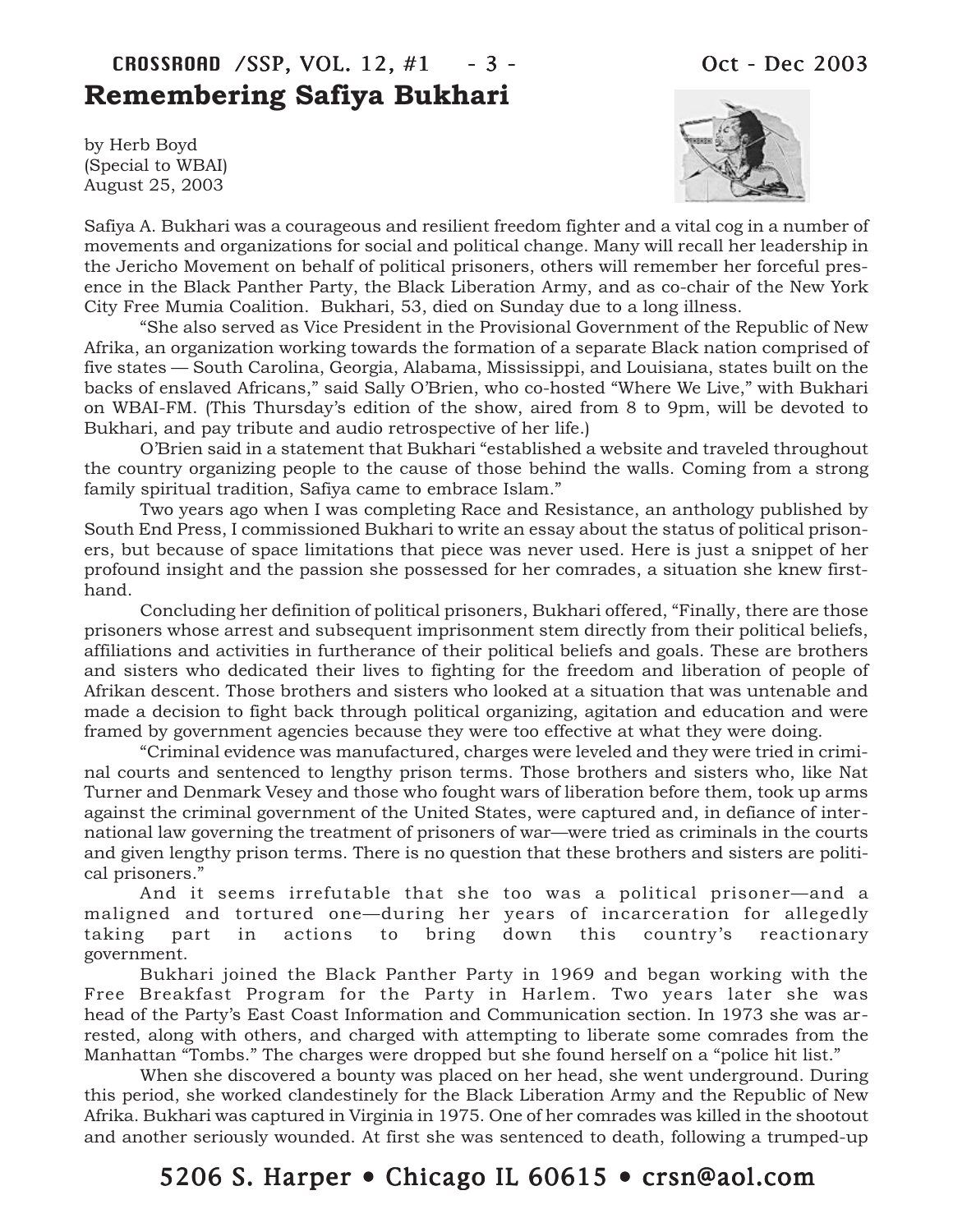## CROSSROAD /SSP, VOL. 12, #1 - 4 - Oct - Dec 2003

trial, but that sentence was overturned when the state eliminated capital punishment. After one escape and recapture, she served three years and seven months in maximum security before being released to the prison community.

Bukhari was eventually freed on parole in 1983. She is a founder of The Jericho Movement that has been actively involved in the rights and the liberation of political prisoners. Concurrent with this activity, she worked tirelessly with several coalitions to free Mumia Abu-Jamal and was a consultant with the Brooklyn Legal Services Corp.

"Organizations come and go," Bukhari said at the close of her essay on political prisoners, and the words stand as a kind of epitaph, "but we have to create within our people the spirit of struggle. We have to build a movement to liberate our people. The issue of political prisoners is part of that movement that we are building and in building that movement we must understand that this is not a separate issue. It is an integral part of that movement; it can't be put in front of the movement and can't be an afterthought. It must be woven into the very fibers. We have to change the dynamics of how we deal with the issue of our political prisoners - Organize, Educate, Liberate to FREE OUR POLITICAL PRISONERS AND PRISONERS OF WAR!"





WE MOURN THE LOSS OF PRODUCER SAFIYA BUKHARI

by Sally O'Brien, co-producer, co-host, Where We Live August 24, 2003

Dedicated, nationally known Black liberation fighter and longtime WBAI producer Safiya Bukhari (Where We Live, Thursdays, 8-9 pm) died in the early hours of the morning from complications due to prolonged illness. She was 53. Safiya joined the Black Panther Party in 1969 after witnessing a vicious police beating of another Panther standing on a Harlem street corner selling the Party's newspaper. "I tell people straight up that it was the New York Police Department that made me decide to join the Black Panther Party." She said, "In college I supported the war in Vietnam. I was so far to the right it was ridiculous. But by the time the summer of 1969 was over, in November, I was in the Party."

A disciplined and dedicated revolutionary, Safiya went on to join the Black Liberation Army. She spent close to nine years in prison for clandestine actions on behalf of the BLA. After her release, Safiya dedicated her life to the freedom of her comrades she left behind, and used every means at her disposal. She wrote prolifically about individual cases, designed and made political prisoner T-shirts, buttons, bumper stickers, and mouse pads, wrote fact sheets on each individual case and in 1992 cofounded the New York Free Mumia Abu-Jamal Coalition which she co-chaired until her death. She also served as Vice President in the Provisional Government of the Republic of New Afrika, an organization working towards the formation of a separate Black nation comprised of five states — South Carolina, Georgia, Alabama, Mississippi, and Louisiana, states built on the backs of enslaved Africans.

In 1998, Safiya became the cochair of the Jericho Movement to Free U.S. Political Prisoners and Prisoners of War. She established a website and traveled throughout the country organizing people to the cause of those behind the walls. Coming from a strong family spiritual tradition, Safiya came to embrace Islam.

Safiya Asya Bukhari, Revolutionary, Mother, Grandmother, singer, writer, comrade, sister and friend. Our loss reverberates throughout the ages.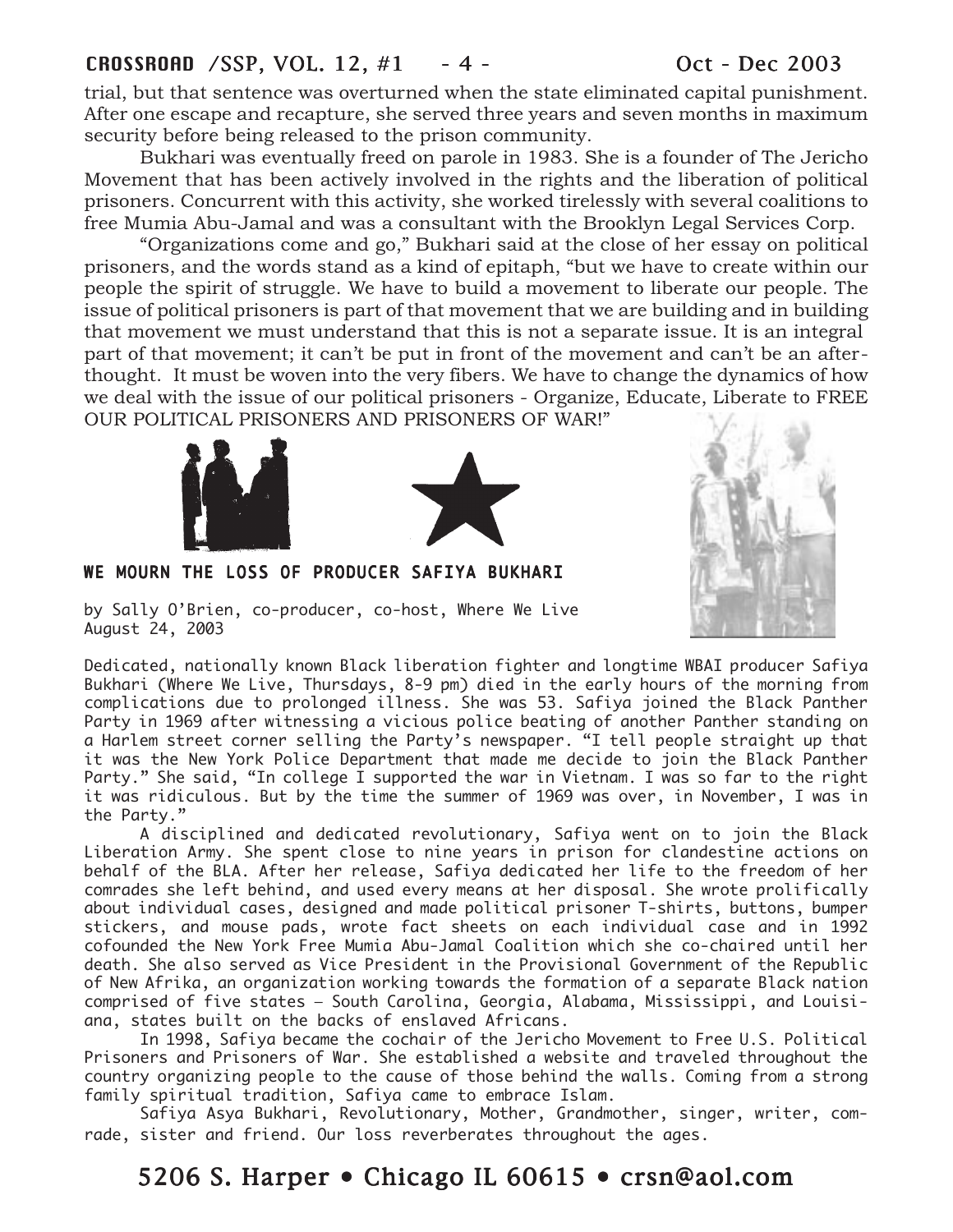by Safiya Bukhari of the Jericho Movement

Sitting in a cell in the Fulton County Jail in Atlanta, Georgia under the name of Freddie Hilton is Kamau Sadiki. Kamau is awaiting trial on a 30-year old murder case. A Fulton County Police Officer found shot to death in his car outside a service station. A case that they refused to try 30 years ago because they didn't believe they could win it. The question is "Why him? Why now?"

#### **Who is Kamau Sadiki?**

Kamau Sadiki is a former member of the Black Panther Party. At the age of 17 he dedicated his life to the service of his people. He worked out of the Jamaica office of the Black Panther Party. Having internalized the 10 Point Program and Platform, the 3 main Rules of Discipline and 8 Points of Attention, Kamau used his knowledge to guide his organizing efforts within the Black Community.

He worked in the Free Breakfast Program, getting up every morning, going to his designated assignment and cooking and feeding hungry children before they went to school. When the Free Breakfast Program was over for the day, he reported to the office, gathered his papers and received his assignment for the day, and went out into the community to sell his papers. While selling his papers he continued to educate the people, while organizing tenants, welfare mothers, whomever he came in contact with. At the end of the day, he reported to the office. He wrote his daily report and attended political education classes.

Kamau Sadiki was one of the thousands of young Black men and women who made up the Black Panther Party. The rank and file members of the Party who made the BPP the international political machine it was. While the media followed Huey Newton, Bobby Seale and others, the day to day work of the Party was being carried out by these rank and file brothers and sisters, the backbone of the BPP. They were these nameless and faceless tireless workers who carried out the programs of the BPP, without whom there would have been no one to do the work of the Free Health Clinics, Free Clothing Drives, Liberation Schools, and Free Breakfast for Children Program. It was to these brothers and sisters that the people in the Black community looked when they needed help and support.

#### **COunterINTELligencePROgram**

It was because of this tireless work in the community that J. Edgar Hoover, the then FBI Director, declared the Black Panther Party to be the greatest threat to National Security and sought to destroy it. It was not because we advocated the use of the gun that made the Black Panther Party a threat. It was because of the politics that guided the gun. We had been taught that politics guide the gun, therefore our politics had to be correct and constantly evolving. We had to study and read the newspapers to keep abreast of the constantly changing political situation. But this was not the image that the government wanted to portray of the Black Panther Party. It preferred the image of the ruthless, gangster, racist gun toting thug. Every opportunity that came up to talk, or write about the BPP was used to portray this image.

When the opportunity didn't arise on it's own, they created situations and circumstances to make the claim. An all out propaganda war was waged on the BPP. Simultaneously a psychological and military campaign was instituted. The government's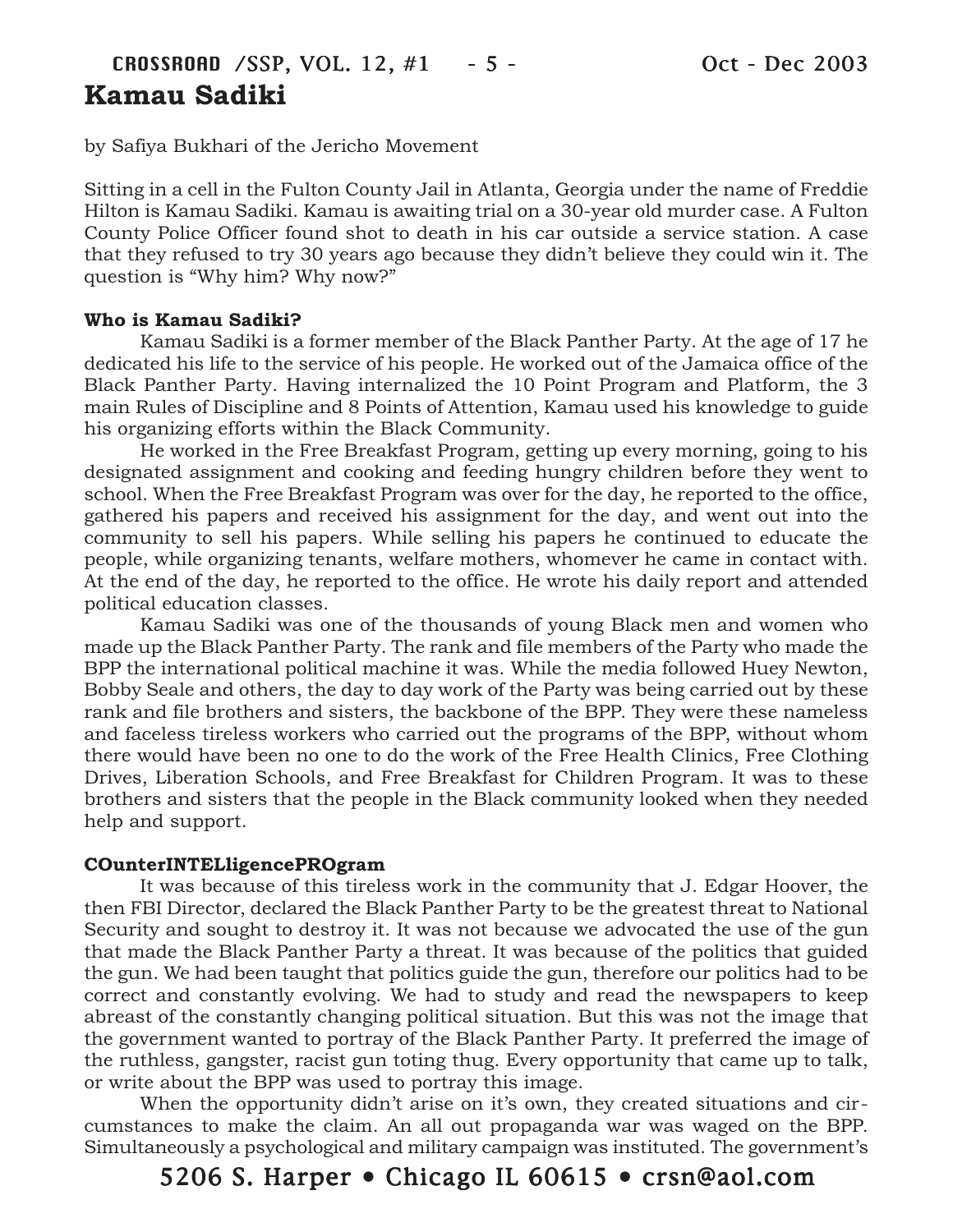## CROSSROAD /SSP, VOL. 12, #1 - 6 - Oct - Dec 2003

war of terror against the BPP saw over 28 young black men and women of the Black Panther Party killed over a period of less than four (4) years, hundreds more in prison or underground, dozens in exile and the Black Panther Party in disarray.

Even though the Black Panther Party, as an entity, had been destroyed, the government never ceased observing those Panthers who were still alive. Whether or not others believed it, the government took seriously that aspect of the Black Panther Party's teaching that included the 10-10-10 Program. If one (1) Panther organized ten (10) people, and those ten people [each]organized 10 people, exponentially we would organize the world for revolution. The only way to stop that was to weed out the Panthers. Not only must the BPP be destroyed, but all the people who were exposed to the teachings must be weeded out and put on ice or destroyed. During this turbulent time, Kamau had been among the members of the Party who had gone underground. He was subsequently captured and spent 5 (five) years in prison. While he was on parole he legally changed his name from Fred Hilton to Kamau Sadiki.

#### **The Waters are Muddied!**

About eighteen (18) months ago a story appeared in the Daily News in New York about a former Panther being arrested and charged with child sexual abuse. The newspaper identified the former Panther as Freddie Hilton. The first thing that comes into the minds of most people when such an allegation is read in the newspaper is that it must be true. We, in the Black Panther Party, have been taught from day one, the adage, "no investigation, no right to speak". In a case like this, a political case, it's extremely important to get to the bottom of such an allegation as quickly as possible. Part of the pattern of COINTELPRO has been to demonize individuals, destroy their credibility, and discredit their character, thereby making them vulnerable to the enemy because their base of support has been eroded.

It appears that the charge was brought against Kamau by the woman he had been living with for a number of years to get him out of the house. Kamau had been, and still is, very sick and suffering from Sarcoidosis, Cirrhosis of the Liver and Hepatitis C. He had been out of work sick for an extended period. Everyone believed he was going to die. However, he didn't die. He went into remission, got better and returned to work. The problem was his woman friend had moved on with her life and wanted him out of the way. She told the police that he had abused her daughter three (3) years earlier. When that didn't stand up to scrutiny they were told he had a gun in the house and where it could be found and that he was a former Black Panther etc.

Even though the government did not initiate this arrest, they seized the opportunity, based on today's climate, to get Kamau off the street. A domestic dispute was handled in an incorrect manner and a man's reputation and character has been sullied and destroyed. People are more interested in the fact that this allegation was made than they are about the fact that he is going on trial for the murder of a police officer. Says Kamau, "All I have is my name and my honor. They can't be allowed to take that away from me." The molestation charge was dropped and Kamau pled guilty to a disorderly conduct charge. While he was serving his sentence the warrant from Georgia was issued.

The damage had already been done. A seed had been planted in the minds of the people. While the story of the charge being made had appeared in the newspaper, there was no story of the disposition of the case. Kamau Sadiki had never, at any time, molested any child.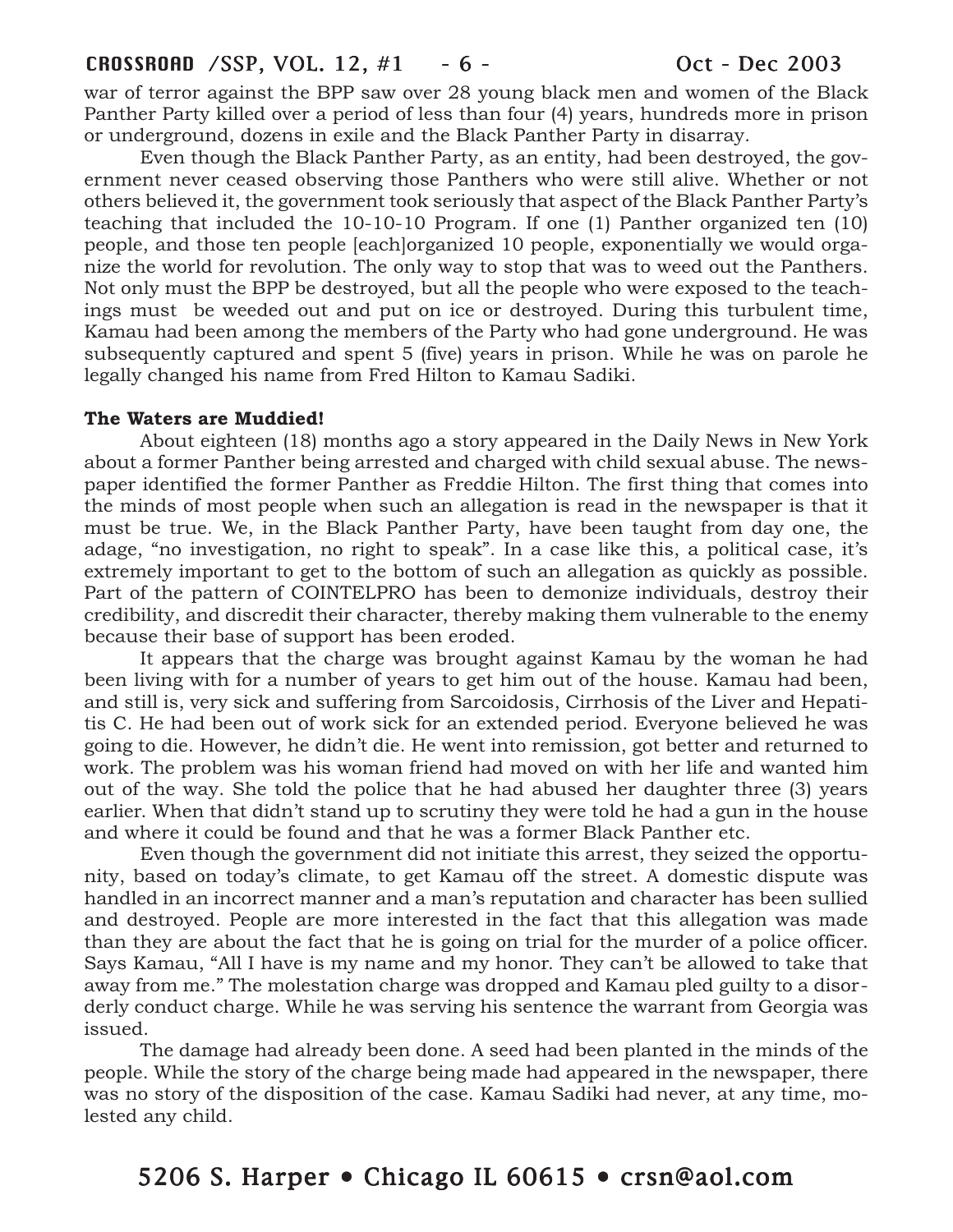#### **Why Him? Why Now?**

While the people who would normally come to his defense were still reeling from these charges and being told not to make a big deal out of it, the state was using this time to put pressure on Kamau. Knowing that he suffers from Hepatitis C, Cirrhosis of the Liver and Sarcoidosis they told him that unless he helped them capture Assata Shakur that he would 'die in prison'. They told him that if he worked with them and got Assata to leave Cuba and go to some other country where they could apprehend her that they would not prosecute on the police killing.

This seemed to be the right time to play this card. So many different forces were congealing in the world that had changed the mood of the country in favor of mania and fear. The conflict in the Middle East had heightened the stakes with 9/11. The Patriot Act had been passed, giving new meaning to what it meant to be patriotic and making disagreeing with or not going along with the policies of the government unpatriotic. Police and other uniformed personnel were heroes/heroines and above the law… untouchables. What would not have been able to be prosecuted thirty (30) years ago was now, in this climate, possible.

Then too, Kamau has not been in the spotlight in the last 25 years. What people don't know is he never was. After being released from prison, he went to work. Having two daughters and himself to support, he went to work. He worked for the telephone company in New York for over eighteen years. Both of his daughters finished college and are now married with families of their own. No, Kamau wasn't out beating the drums, he was being the quiet warrior that he is. He is a Muslim - another liability in these United States where the term is almost synonymous with 'terrorist' now.

#### **The Lies… The Distortions… The Drawbacks**

There are many lies and distortions of the truth that come to play in this case. The most glaring and insidious is that Freddie Hilton had been hiding under the name Kamau Sadiki and that's why it has taken so long to find and indict him. A bald-faced

lie. The entire five (5) years Kamau spent in prison he wrote and signed all his mail under the name Kamau Sadiki. All of his mail was censored. When he was released from prison he was on parole and while he was on parole he had his name legally changed to Kamau Sadiki. His parole officer was aware of this. When he went to work, he didn't obtain a new social security number under Kamau Sadiki, but his name was changed on his old card to Kamau Sadiki. There was never an attempt to hide from anything. How could he? One of his daughters was also the daughter of Assata Shakur and he couldn't hide from that. He was always under the scrutiny of the federal government, if for this reason alone.

Kamau Sadiki did not 'come to the attention' of the police because of the molestation charge, but the charge was a convenient way to arrest him and keep him in jail while they attempt to use him. They knew who he was and where he was all the time. What they didn't have

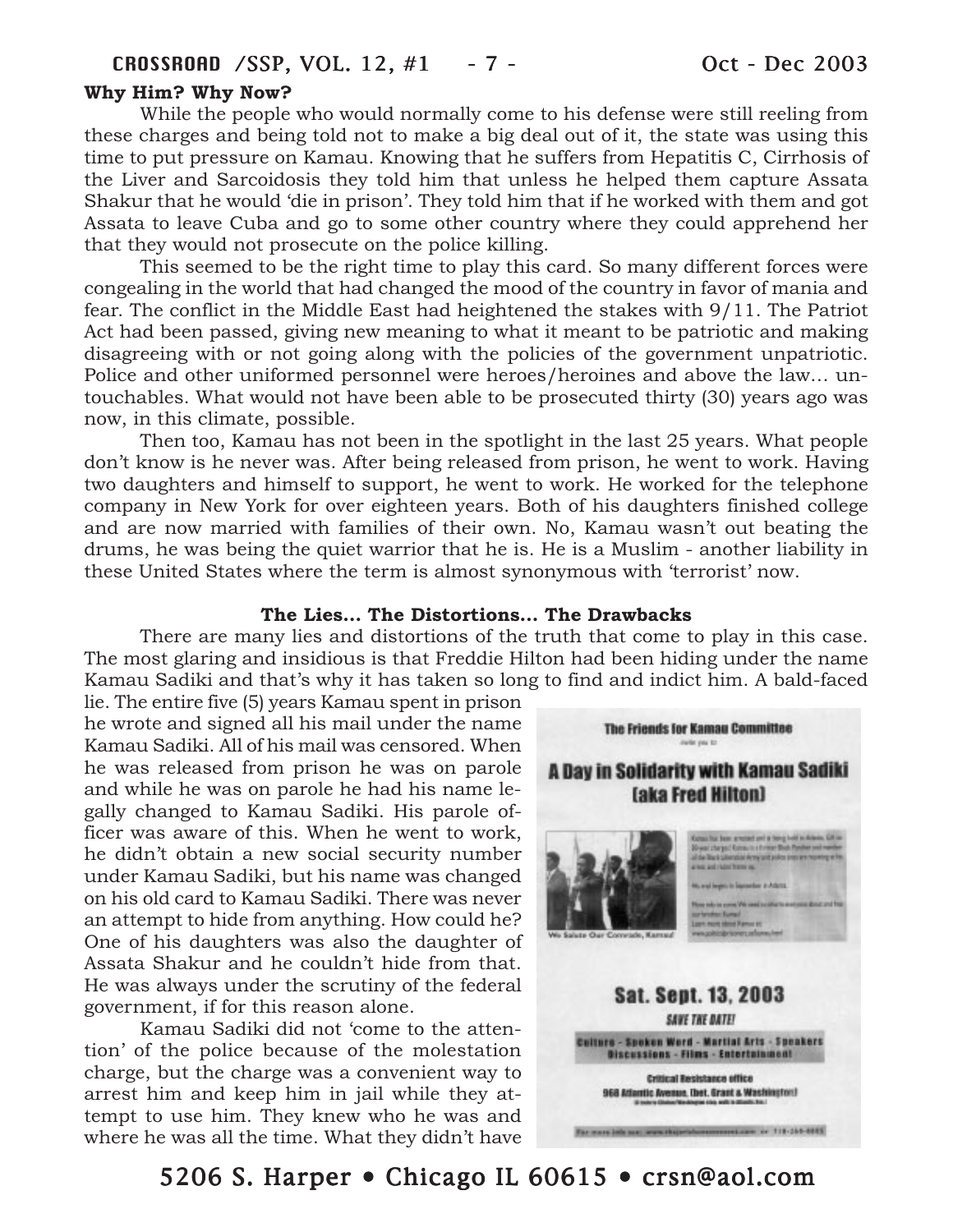was a convenient excuse to arrest him that wouldn't get everyone up in arms. Once in jail, they knew they didn't have a lot of time because the molestation charge would not hold up. So they placed the warrant from Georgia on him to give them additional time to put pressure on him.

New evidence?! No. No new evidence. The same old story from the 70's that was supposedly told to them by Sam Cooper. The same old story that was not enough to indict at the time of the death of the police officer in 1972, is now enough to indict in 2002. Thirty years later, they are able to find independent witnesses to corroborate Sam Cooper's story. It boggles the mind that they have found a way to make memories that usually fade over time, reverse themselves and grow stronger.

### **The Implications of this Case**

We have long held that there is a diabolical scheme going on in the minds of those who run this government. It is not something that started yesterday or the day before. It is not something that will end tomorrow or the day after. This scheme is to rid the world of those who disagree with the politics of the United States. The Black Panther Party was such an entity and it no longer exists. It was systematically and meticulously destroyed almost thirty (30) years ago. But the effort to destroy the legacy of the Black Panther Party continues. Books are continually written attacking the Party. Daily, articles still appear in newspapers and periodicals redefining the work of the Black Panther Party. Panthers are still in prison and still going to prison from cases dating back to the 60's and 70's.

The further We get away from the 60's and 70's the more likely that people forget what happened and what we were really about. When issues are taken out of their historical place and placed into another day and time, people tend to get confused. The government banks on that. Historically, it has worked for them.

In this new day and time, in the shadow of 9/11, in Atlanta, Georgia one of the greatest historical figures of the civil rights/Black Power era was convicted and sent to prison for life without the possibility of parole. The response of the community was, 'We told you we were capable of convicting him.' This gave impetus to the government's plan to clean up the streets of dissent. In 1967 it was declared that one of the goals of COINTELPRO was to "expose, disrupt, misdirect, discredit, or otherwise neutralize… no opportunity must be missed to exploit through counterintelligence techniques… for maximum effectiveness… long range goals are being set… prevent [them from] gaining respectability… and a final goal should be to prevent the long range growth of militant black organizations, especially among youth."

COINTELPRO didn't go away. It continues today. This case, as well as the cases of Mumia Abu Jamal and Imam Jamil Abdullah Al-Amin are prime examples of the existence of COINTELPRO and it's agenda. We have a tendency to forget and think that things have changed. The enemy doesn't forget. They maintain files and lists. They maintain think tanks and, when it is convenient and at the proper time they move. The movements of the 60's caught them by surprise. They rushed to catch up and won the first skirmish. We still have casualties. While We were busy they were preparing so they wouldn't be caught off guard again. This round of activity on the part of the state is their efforts to clean up the books. We must not allow them to do this. We must defend Kamau Sadiki. We must push back the state. We must not allow them to use Kamau as a scapegoat… We must free Kamau Sadiki and all Political Prisoners.

for more info, contact

**The Jericho Movement | P.O. Box 65, New York, NY 10009 | 212-502-1143 |** Jerichonatl@aol.com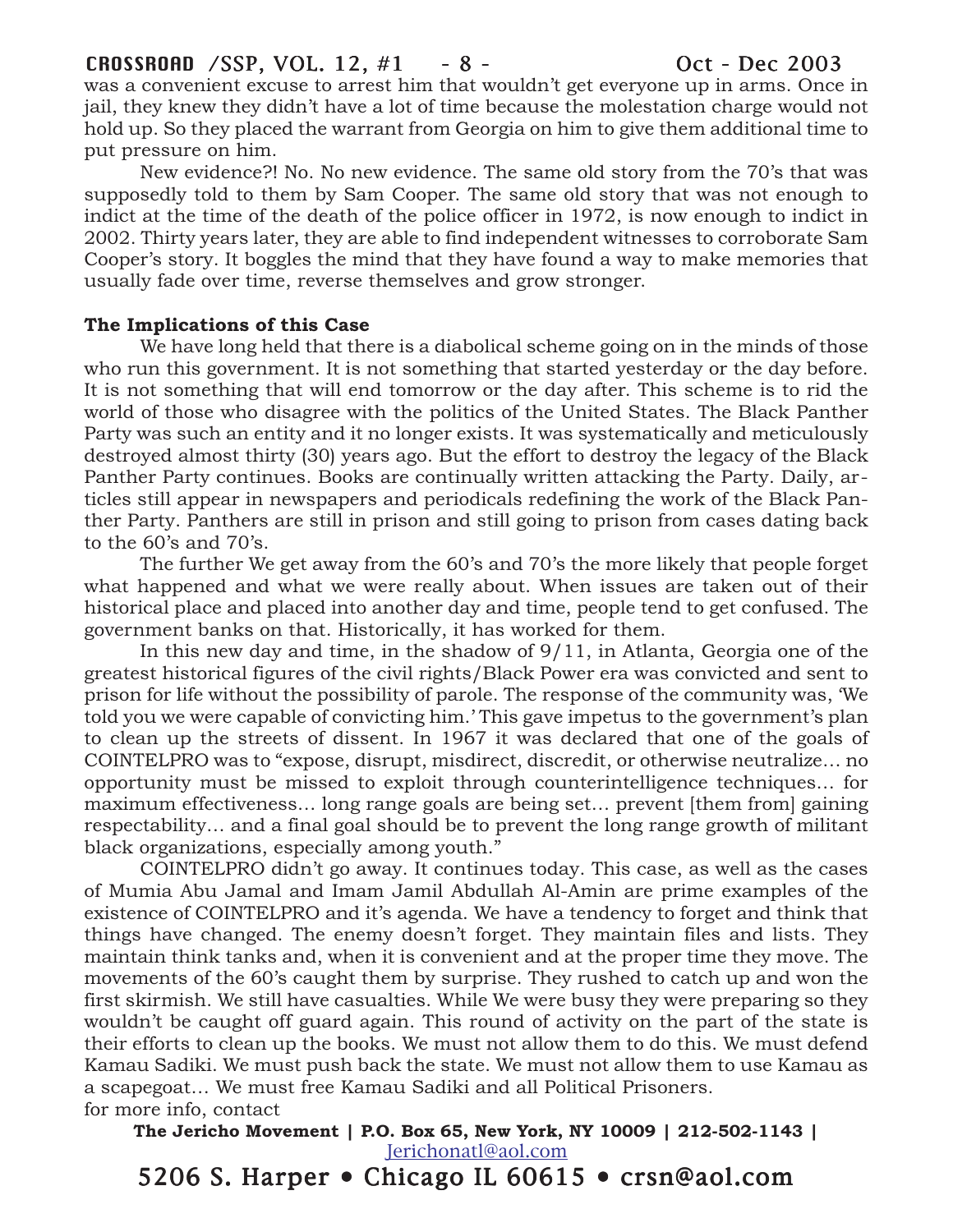

## INTERNATIONAL COMMITTEE TO SUPPORT IMAM JAMIL ABDULLAH AL-AMIN (the former H. RAP BROWN) 547 WEST END PLACE, SW ATLANTA, GA. 30310 fax 404-756-1714 www.geocities.com/ICSIJAA

#### AUGUST 1, 2003

IMAM JAMIL ABDULLAH AL-AMIN(the former H. Rap Brown) was found to be qualified as a Political Prisoner by the Judgement and Decree of the African -

American Tribunal of December 2001 CASE # 1C-2001-1 in accordance with definitions accepted by the United Nations Council on Human Rights and World Court,Geneva, Switzerland and in any case should be so adjudged and treated in conforminty with INTERNATIONAL HUMANITARIAN AND HUMAN RIGHTS LAW. He continues to be held illegally by the government of the United States of America, in the custody of the State of Georgia.

Fulton County Court Judge Stephanie B. Mannis, in a recent one paragraph long written decision cited absolutely no case law in support of her refusal to retry the case of Fulton County/ State of Georgia vs Imam Jamil Al-Amin. Georgia State and U.S. Federal Law provides that a presiding judge can both set aside a conviction as well as retry a case in which a jury reached a verdict that was grossly inconsistent with the evidence; such as primary state witness Deputy Algenon English's claims that he identified Imam Jamil Al-Amin through a rearview mirror from two blocks away at approximately 9:30 at night. The same witness claims that he shot Al-Amin twice in the chest and once in the head. Deputy English's testimony was contradictory to the physical evidence found at the crime scene. Until the Appelate Court hears and acts on the case which could be three, four or more years from now Imam Jamil Al-Amin is confined to a Georgia State Prison at Reidsville, Georgia. He has been held in Administrative Segregation not due to any infraction of the rules of the Prison, but ever since his being transferred into the custody of the Department of Corrections / Bureau of prisons State of Georgia, USA.

IS THERE ANYTHING YOU CAN DO FOR HIM ?

He can be written to at:

IMAM JAMIL AL-AMIN GDC#1104651 • GEORGIA STATE PRISON • 100 HIGHWAY 147 •

REIDSVILLE, GA. 39499-9701

Financial Contributions can be sent to:

The Justice Fund • P.O. Box 93963 • Atlanta, GA 30377

- financial assistance can be sent to his family at:

Amir Sahib Abdul-Salaam • 185 Indian Creek Road • Tyler, Alabama 36785 (memo\_family of Imam Jamil Al-Amin) - and to assist with his son's college tuition:

Karima Al-Amin • 420 14th Street NW Suite 208 • Atlanta, GA 30318 (memo\_tuition)

#### PROTEST HIS UNJUSTIFIED ILLEGAL CUSTODY CONDITIONS: TWENTY -THREE HOUR A DAY LOCK DOWN. NOT ALLOWED TO ATTEND WORSHIP SERVICES NOR WORSHIP WITH WITH OTHERS. THE NEARLY TWICE WEEKLY RAIDING OF THE CELL WHERE HE IS HOUSED, AND REMOVAL OF READING AND WRITING MATERIALS.

Contact Warden: Hugh Smith, Counselor: McGowon, and Grievance Coordinator: Rebeca Geiger; let them know We at least want the Imam immediately released from administrative segreation, and all his religious rights restored. Georgia State Prison, 100 Highway 147, Reidsville Ga. 39499- 9701- Also contact Comissioner: Jim Wetherington and Assistant Commissioner: Joe Ferrero and the following Board of Directors members: Fifth District, Atlanta: A.D. Frazier; members-at-large (atlanta): John Irby and William Whaley at:

Georgia Department of Corrections • #2 Martin Luther King Jr. Blvd. East Tower • 8th floor Atlanta, GA. 30334-4900

#### DEMAND HIS IMMEDIATE RELEASE AND END TO THIS CRUEL & UNUSUAL PUNISHMENT FREE IMAM JAMIL AND ALL POLITCAL PRISONERS BEING ILEGALLY HELD IN U.S PRISONS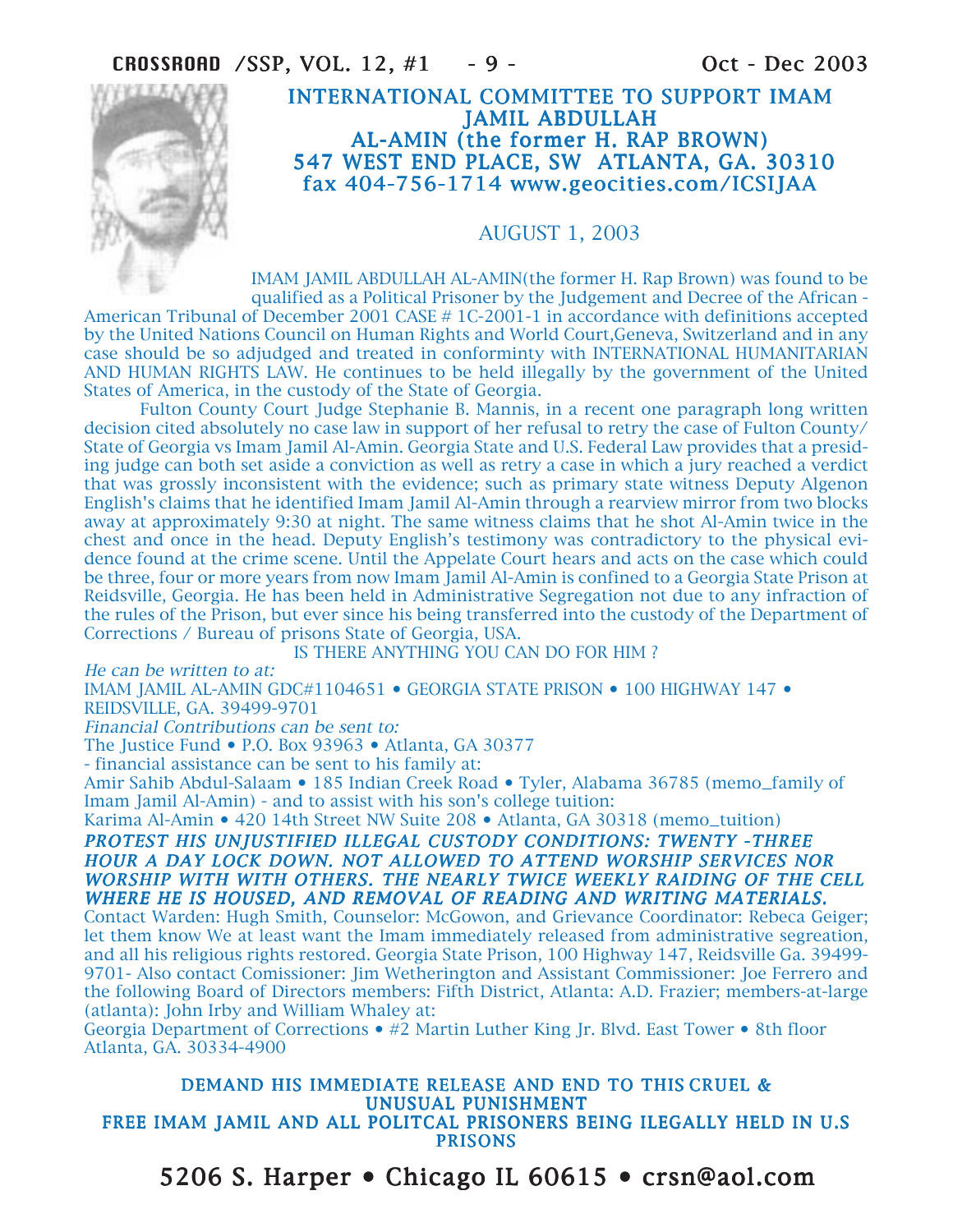

5206 S. Harper • Chicago IL 60615 • crsn@aol.com

EXTO SOL WEBSITE / SCHEDULE: WWW. BELLYOFTHEBI

 $\Lambda$ . "I have n't the faintest is verify."<br>And Jacky Line Males Lawrence to the faintest idea wreaking after contribution<br>— watering the MOVE 4.30 is 304 years on 6 for the allege meeter of Jacky Hang.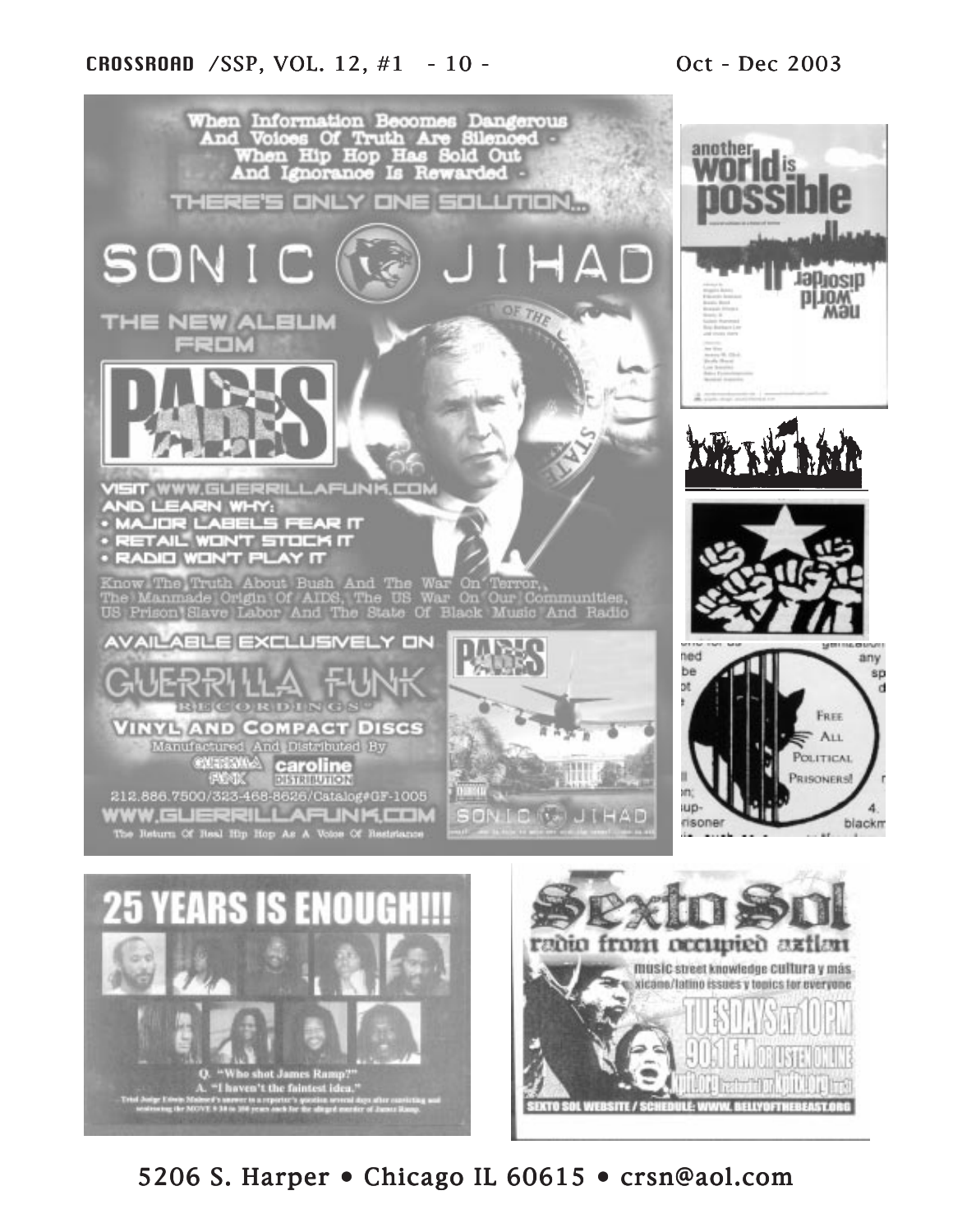# CROSSROAD /SSP, VOL. 12, #1 - 11 - Oct - Dec 2003 The George Jackson University

by Dr. Donald R. Evans & Rashad Ali

For the past eleven and a half years, the National Association of Brothers and Sisters In & Out (NABSIO) has been doing everything in it's power to "turn every prison into a university and every prison cell into a classroom for Afro-Centric Study." An incredible task you might say. Yet today, that idea is about to become a reality through the "George Jackson University". For the past eleven years, We have been on the cutting edge of making this vision a reality, We have been consistently asking those brothers and sisters to step up to the plate and formulate this concept. That too is becoming a reality. The George Jackson University is unique. The uniqueness of this university lies not only in the concept itself. It is the fact that this university is the embodiment of mobility. It cannot be destroyed, only internalized. The Marcus Garvey Study Group campuses will exist on every prison yard.

With the genius of Brotha Abdul Olugbala Shakur and the New Afrikan Institute for Criminology 101, as well as the New Afrikan Revolutionary Nationalist Collective Think Tank (NCTT) coming together with NABSIO to establish the "Council of Scholars" and form the Marcus Garvey Study Groups, "now is the time for all good New Afrikans (i.e. Black People) to come to the aid of their New Afrikan nation."

This university will be structured and operated just like any other correspondence school, only this one will be Afro-Centric. Yes, the only Afrikan-centered correspondence course in existence. With the brilliant assistance of Brothas like: Abdul Olugbala Shakur, Sitawa Nantambu Jamaa, Abasi Ganda, James Hodari Benson, Kubwa Jitu, Khalfani M. Khaldun, Bashir Hameed, Richard Mafundi Lake, Saani Muraad Al-Aziz, Paul Sangu Jones, William Jackson, Imara Rafiki and others of the New Afrikan Institute, who have stepped up to the plate, they have come up with a strategically planned, sound curriculum, developed for the New Afrikan/ Black prisoner by New Afrikan prisoners.

Words cannot begin to describe the genius of these sistas and brothas like, Romarilyn Baker, Sandra Lawrence, McCree Reed, and Betty McKay. They are extremely powerful in knowledge and have made an enormous amount of input into the construction of the George Jackson University.

 We are now ready to launch the Marcus Garvey Study Group in full swing to combat functional illiteracy and cultural ignorance, which has been our main drawback as a people. Our biggest enemy is not knowing who We are and what our purpose and role as a people and our contributions to forming and shaping the world history and events. But guess what? It's time.



(reprinted from The Cutting Edge News) For more information about our university write: The George Jackson University 1000 W. Century Blvd, #254 Los Angeles, CA 90044 (323) 755-6027 • cuttingedgenews@aol.com • fax:  $(323)$  754-1506 • www.nabsio.50megs.com

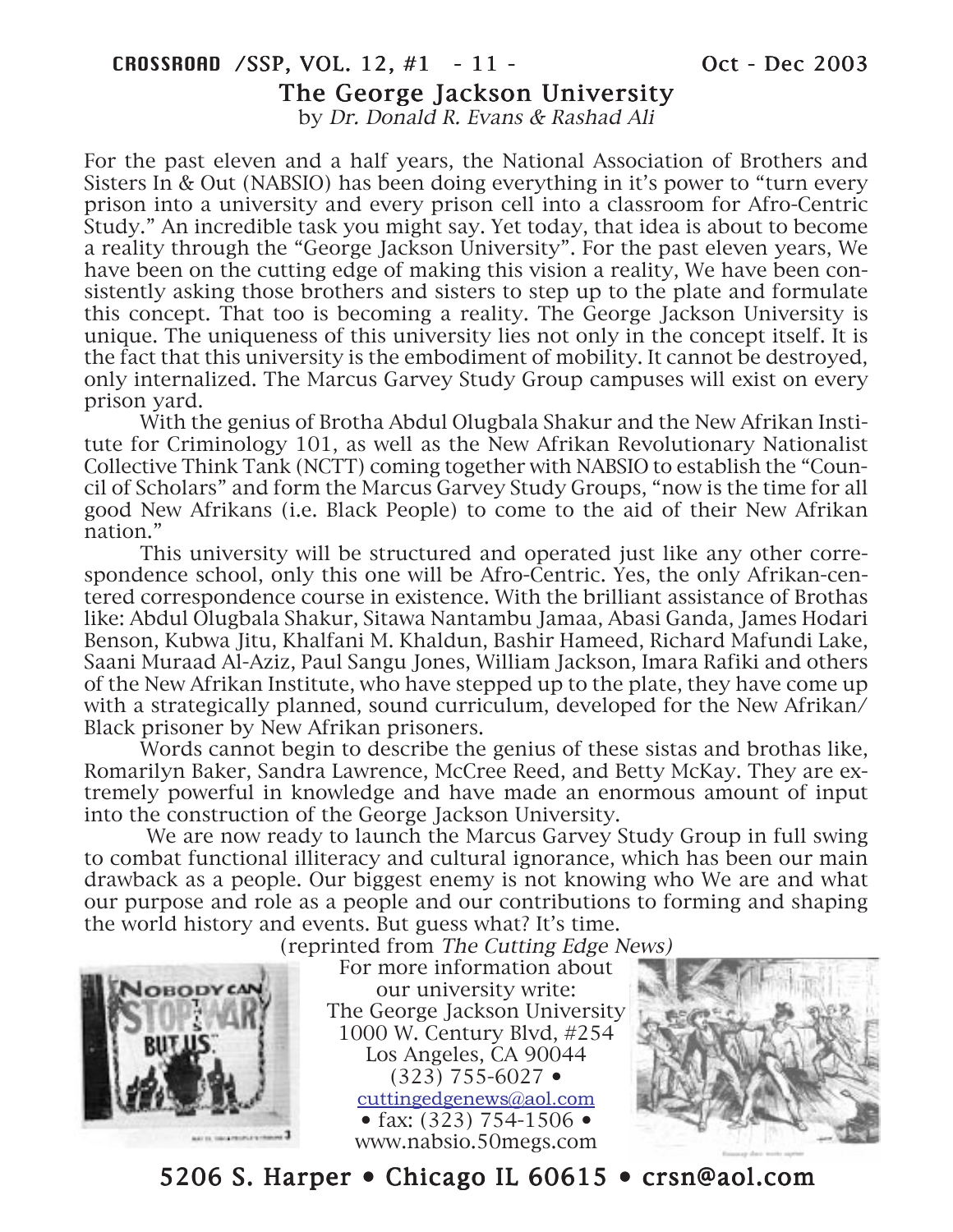#### **LETTERS**

To the Editor:

It was good to see the PAC statement on the white settler farm seizures in Zimbabwe in your last issue. Those who only see the u.s. media coverage of this, with its crocodile tears over the "tragic" troubles of Zimbabwe's dwindling white plantation owners, need reminding that all this land & labor was stolen at riflepoint from the Afrikan peoples by the British-Boer invasion in the 1890s. Liberation of the Land and eviction of all the white settler occupiers has always been the first goal of the Zimbabwe liberation struggle. That this is happening now—over ten years after state power shifted hands to an Afrikan government—is only a taste of too long overdue justice.

But some of your readers not familiar with Zimbabwe class politics may get confused into thinking that the Mugabe regime is acting honestly, in the interests of the people. The reality is more twisted than that, as these neocolonial conspiracies always are. And this is a conspiracy.

1) The majority of the persons evicted from these farms are not white settlers but Afrikan. Many thousands of Afrikan farm laborers have had their shanties burned or torn down, their livelihoods removed, and have been forced into a form of internal exile from the farms where they once lived and worked (although you wouldn't know it from the u.s. media, the white settlers weren't doing the actual farm labor). One of Mugabe's main objectives haslbeen to drive the Afrikan farm workers off the land, so that it could be re-stolen a second time around for capitalist enrichment. Only this time for an Afrikan bourgeoisie.

2) Even during the present semi-famine, much of this seized land is lying unused. Because the Mugabe regime, which cares nothing about the misery of the Zimbabwe peoples, is pursuing phony "reform" policies exactly following the u.s. Bureau of Indian Affairs' infamous "allotment system", where communal tribal lands were divided up at gunpoint into many tiny plots, each of which was solely owned legally by one Indian. This was done so that u.s. white settlers could buy up piece-by-piece the majority of former Indian reservation land cheaply, without any interference from the Indian Nations themselves. Of the 138,000 acres that Indians lived on in 1887, by 1933 they had lost 91,000 acres from allotment sales (the Israeli settlers are using the same system in the Arab quarter of Jerusalem and other Palestinian cities). So the Mugabe regime is in good capitalist company.

Giving a few individual Zimbabwean men small plots of land without tools, seed, fertilizer, irrigation systems, loans or training has meant that at best a bare subsistence farming is being scratched out (women are poorly represented in the "lucky" land allotment recipients, although some are doing the labor on "their" husband's land). Many plots have never been started at all or have been abandoned in the present drought. This deliberate plan for mass failure only sets the way for buy-ups of these tiny plots by politically-connected Afrikan bourgeois men, who can get the bank loans to restart big plantation agriculture. Only this time the man who is living in the Big House and driving around in his Land-Rover supervising his laborers has a black face. We say "man" not generally but precisely, since women are largely excluded from the Mugabe programs. This has already started.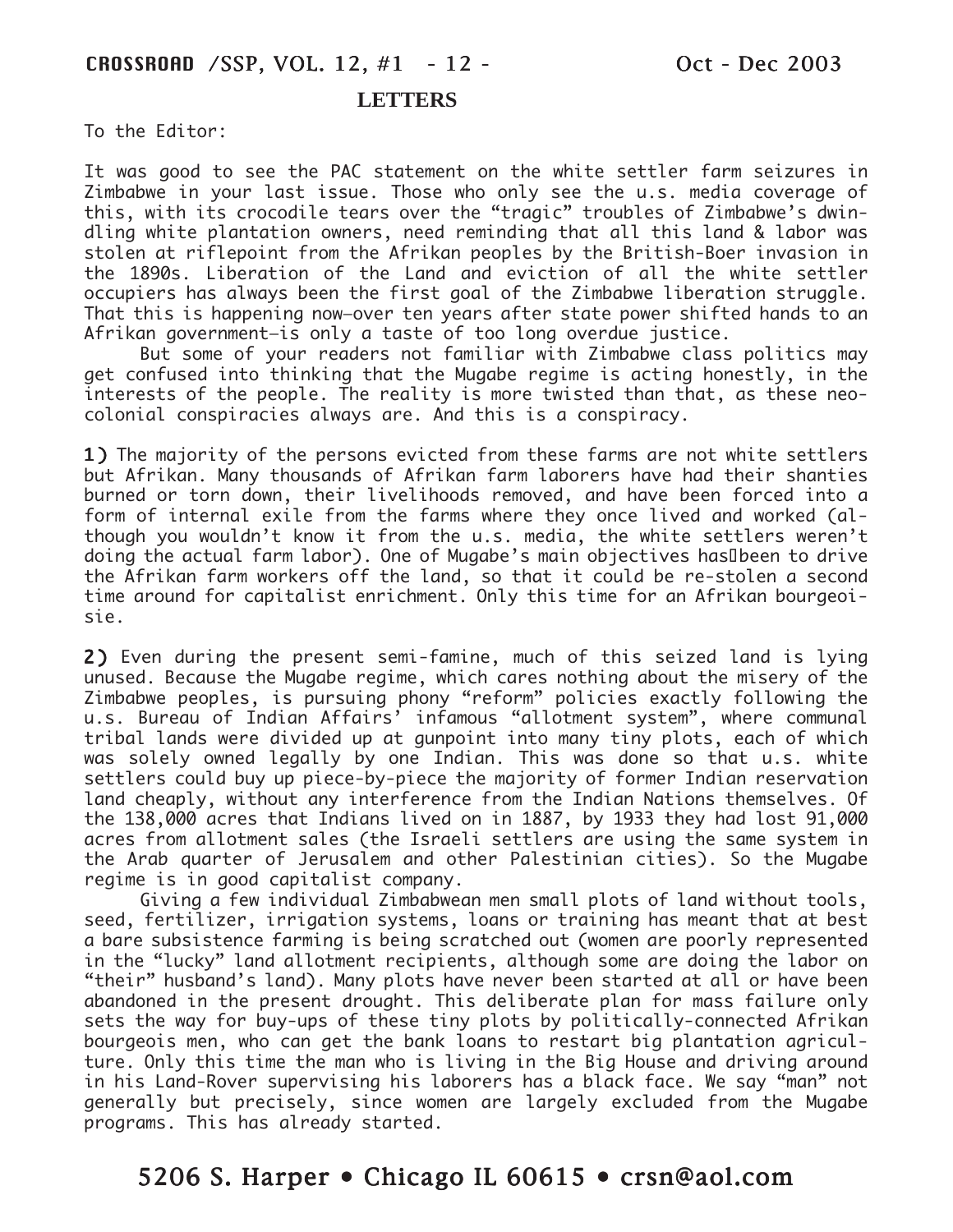3) The present crisis of mass unemployment, plaque and semi-famine in Zimbabwe is totally artificial, created by capitalism. During all this the neo-colonial Mugabe regime (installed by the C.I.A. during the Jimmy Carter administration) has only further enriched itself & done nothing to solve the crisis. Just as Robert Mugabe, who for years stressed his shared values with the Roman Catholic Church, has only stood by and attacked Zimbabwe women and gays while at least 25% of the adult population has become HIV Positive. This is the greatest catastrophe since Zimbabwe won self-rule.

Before the Mugabes and their euro-imperialist godfathers came, Zimbabwe had no concept of private ownership of the Land (just as in the Indian Nations in the u.s. empire) and had no concept of starvation. People farmed individually and communally (the two are not opposed), women and men alike. Most Zimbabweans then had never known hunger or want. A British historian tells us:

"Thus, the first white settlers in Melsetter in 1893 listed 'mealies, poko corn, kafir corn, millet, ground-nuts, beans (five sorts), egg fruit, cabbages, tomatoes, peas, pumpkins of sorts, water-melons, cucumbers, sweet potatoes, chillies, tobacco, bananas and lemons, and all those grown to perfection!' At the same time an early settler in western Mashonaland was describing the successful and varied agriculture of Chief Mashian Gombi's people: 'The path wound through fields of mealies, kafir corn, rukwaza, sweet potatoes, pumpkins, peanuts, and then across rice beds in the marshes'; cattle and goats were herded; and game abounded to provide further fresh meat. All Shona were involved in this cultivation except specialists in the arts of government and religion. The men cleared the ground and together with the women planted, weeded, and harvested. The young men also hunted, usually in communal groups."

These early British colonists were amazed at the communal agricultural abundance they found in Zimbabwe, and at the fact that the average standard of living was much higher in Zimbabwe than in industrial England. As early as the 15th century their capitol was connected by trade to China (who supplied porcelain dishes and silk) and Northern Europe (who supplied early firearms and tools for Zimbabwe's early iron-working). The communal non-ownership of the Land and agriculture for self-consumption was much more effective for the people than any modern capitalist agriculture, much less the Mugabe regime's wretched neo-colonial land schemes.

4) The Mugabe regime, although it grew out of a radical guerrilla war for anticolonial liberation, has always been reactionary. Robert Mugabe himself had been an underpaid servant schoolteacher for the plantation families on white settler prime minister Ian Smith's plantation. Ambitious to be like his master in a colonial society, he became secretary-general of ZANU, (the Zimbabwe African National Union) the anti-colonial party that represented the Shona ethnic majority and would lead the long guerrilla war. But Mugabe spent the war years mostly in prison, and took no part in the new movement that had arisen among the young in the guerrilla camps. When he was finally released by the C.I.A. he was ready to make imperialist deals and kill his way to money and power. So Mugabe and an opportunist, "get rich" clique around him took power in a coup within ZANU, imprisoning in turn almost all the young guerrilla commanders who had guided the fighting.

After he became president, he then bought up or purged remaining radicals who were fighting for anti-capitalist positions. His most dangerous rivals were the heads of the ZANU and ZAPU military wings, who were both openly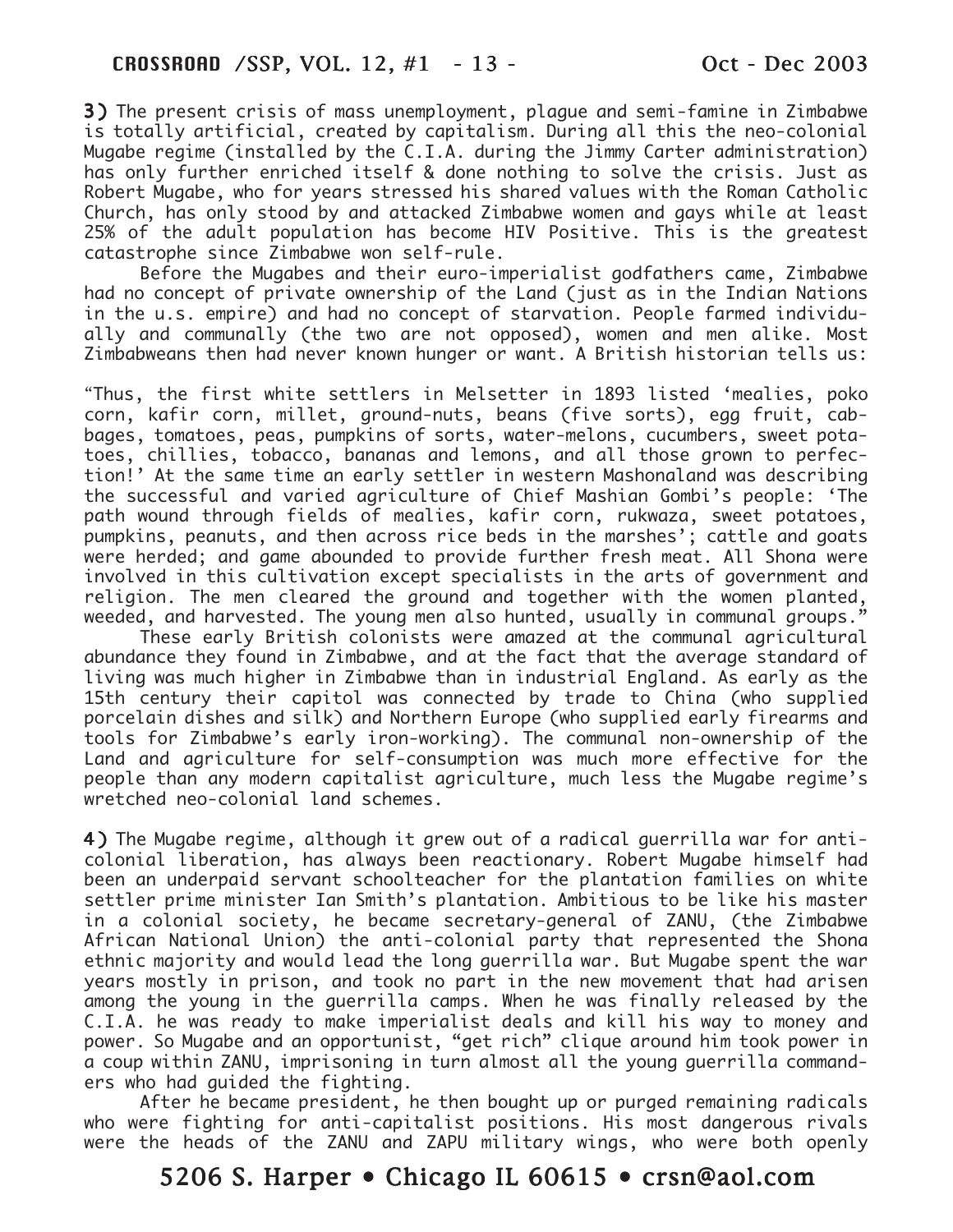#### CROSSROAD /SSP, VOL. 12, #1 - 14 - Oct - Dec 2003

critical of Mugabe's sellout to Western interests (ZAPU was the other liberation party, which was based in the Ndebele ethnic minority). Both ZANU military commander Joshua Tongogara and ZAPU military commander "Nikita" Mangena were assassinated after liberation, although both deaths were announced as car accidents by the Mugabe regime. There were so many fatal "automobile accidents" of Zimbabwe radical activists then that the new government had to ban press reporting of the popular gossip and cynical jokes about the assassinations. Finally, the High Court ruled that the government could not claim a death was an "accident" when the car crash was caused by AK-47 bullets killing all the car's occupants. That was the crazed atmosphere of the start of the Mugabe "lootocracy"—one of his cabinet cronies actually bought his entire home town, every last shop and gas station, using special bank "loans" arranged as part of the neo-colonial deal with imperialism.

5) IIn his deal with the u.s. and Great Britain, Mugabe literally killed many of his comrades to protect the white settler plantations and their racist economy. That was comparatively straightforward treachery. But, really, he was also hoarding these 15,000 white settlers as his emergency weapon. When the opposition to his lootocracy grew so large that even the capitalists had to come aboard and pretend to lead it, then he could just pop out the settler farm seizures and regain more popularity, draping himself in the rotting rags of his former anti-colonialism. "In emergency just break glass and inflate". The Western imperialists who put Mugabe into power (true, he won elections but anyone who represented ZANU and the guerrilla revolution would have won that popular support) are dumping him now that he's outlived his usefulness, just like they dumped their man Charles Taylor in Liberia. And if Mugabe has to pretend to be militant again to cling to power a bit longer, then he's going to play that charade. What both fear is any open-

ing for Afrikan communalism to take hold on the land again. For the people themselves to take over in an Afrikan way.

So politically there isn't the old 19th & 20th century two-sided struggle of colonized vs. colonial power. The new political dynamics of the 21st century are three-sided: the oppressed world vs. the imperialism of the globalized corporations vs. the demagogic pseudo-nationalism of small-time hustler bourgeoisies. We have to train ourselves not to be taken in by the hustlers. Not to misread the more complicated map of new class wars & new capitalist conspiracies. In Zimbabwe the powerless white settler remnant should be swept away forever. This is just leftover old business, not anything decisive. Now the struggle in Zimbabwe centers around neo-colonial capitalism trying to prevent the breakout of Afrikan communistic agriculture and life as the only solution to all its growing crises.

#### PAMBERI NE CHIMURENGA!



#### Rebuild!

J.S.

WE ARE OUR OWN LIBER ATORS!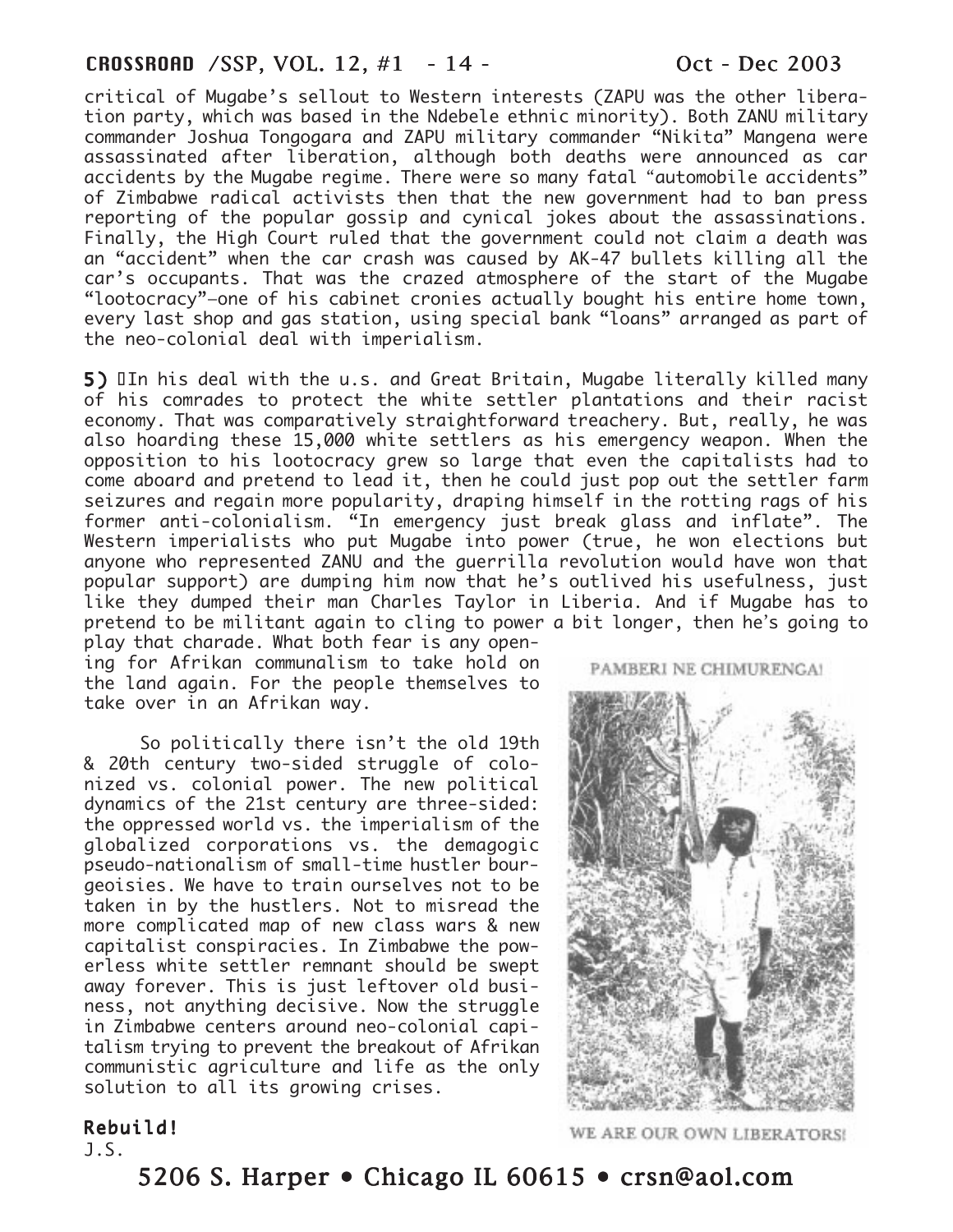# JSTICE for the MOVE 9!!!

Since August 8th, 1978, members of the MOVE Organization have been sitting in jail for a crime it was physically impossible for them to commit. After a brutal police raid on MOVE headquarters and a lengthy trial saturated with corruption, nine MOVE members were convicted of murdering one police officer who was killed with one bullet. MOVE is stating now, as in 1978, that the MOVE 9 are INNOCENT, but were nonetheless arrested, tried, convicted and sentenced 30 to 100 years each for a crime that government and police officials know that MOVE didn't commit. The fact that MOVE people are still in prison today is a travesty of justice that testifies to this system's intention of neutralizing MOVE for nothing more than exposing the poison, disease, and oppression that this culture and the institutions that uphold it, continue to inflict on all life.



The MOVE Organization in the mid 70's.

# A Brief History of MOVE

MOVE's work is revolution. JOHN AFRICA'S revolution. A revolution to stop man's system from imposing on life, to stop industry from poisoning the air, water, and soil and to put an end to the enslavement of ALL life. People, animals, ANY form of life. -MOVE

MOVE is a revolutionary organization which formed in the early 1970's to confront oppression on all levels and work towards animal liberation, environmental and social justice... the struggle to free all life from the imposition of this system. Naturally locked hair, communal living, a principled unity and commitment to this way of life often characterized MOVE people. MOVE members follow the example of a wise, perceptive black man named JOHN AFRICA. He taught that we need to destroy the illusion that humans are the masters of the living world and to start living in barmony with, rather than above, natural law, as equal members of the community of life. Among their early activities, MOVE demonstrated against zoos, pet stores, and police brutality. MOVE confronted industrial polluters, mediated between gangs, fed poor children natural food and generally helped uplift the community. But this holistic, consistent and revolutionary example set by JOHN AFRICA and MOVE became a threat to those who profit from the subjugation of life. Throughout the 70's, this conflict continued to escalate, with Philadelphia police regularly beating and arresting MOVE mombers. Police control of the conflict continued to escalate, with Philadelp arresting MOVE members. Police even resorted to a starvation blockade of MOVE beadquarters, beating several women into miscarriage, and on one occasion, stomping a 3 week old MOVE child to death. MOVE neadquarters, beating several women into<br>belief in the face of such atrocity, tool and a 3 week old MOVE child to death. MOVE, refusing to b belief in the face of such atrocity, took a militant stand against this abuse, forcing this system to either do the right thing or openly display<br>their intentions of genucida against MOVE their intentions of genocide against MOVE.

# - August 8th, 1978 Police Assault-

By August of 1978, the corporate owned media had successfully lied to the public to reduce support for MOVE while the city manufactured the appearance of a legal basis to arrest them. In the early hours of August 8th, based on these illegal eviction orders and unjustified arrest warrants, hundreds of police officers arrest from the early hours of August 8t warrants, hundreds of police officers armed for war, surrounded the headquarters of the MOVE Organization. Construction vehicles proceeded to tear down the fence and break out the windows with people still inside. Once police had concluded that all of the people had retreated to the basement for safety there also the tear into the vindows with peopl retreated to the basement for safety, they shot tear gas and thousands of gallons of water from deluge hoses towards the house, Gunshots rang out from a house across the street, and in response police throughout the area fired a barrage of bullets at the MOVE basement, which they know contained children. MOVE adults from dependence of bullets at the MOVE basemen knew contained children. MOVE adults found themselves wading in rising water, trying to keep children and animals from drowning, which they a frenzy of police bullets came in their direction. When the studies in this prope a frenzy of police bullets came in their direction. When the gunfire subsided, police officer James Ramp lay dead. As MOVE members, while miraculously alive, attempted to surrender, they were beaten and arrested. Delbert Africa emerged from the basement with empty, outstretched arms and was smashed in the face were beaten and arrested. Delbert Africa emerged outstretched arms and was smashed in the face with a police helmet and arrested. Deibert Africa emerged from the basement with empty,<br>officers. (Despite this event being caught on videotapp and short and shottpun butt, dra officers. (Despite this event being caught on viola a posse neinter and snorgun butt, dragged by his hair and savagely beat by four police<br>destroying the evidence of a crime scene, particularly can include the discussion, destroying the evidence of a crime scene, particularly one involving the death of a cop, is *illegal*, that day police sent in bulldozers. The area was leveled by noon, demolishing the house the frame throwing the death of was leveled by noon, demolishing the house, the foundations, and the trees in the yard. No efforts were made to preserve the crime scene, inscribe chalk marks or measure bellieting and the foundations, and the trees in the inscribe chalk marks, or measure ballistic angles. In other words, all evidence that could have proved MOVE innocent was destroyed.